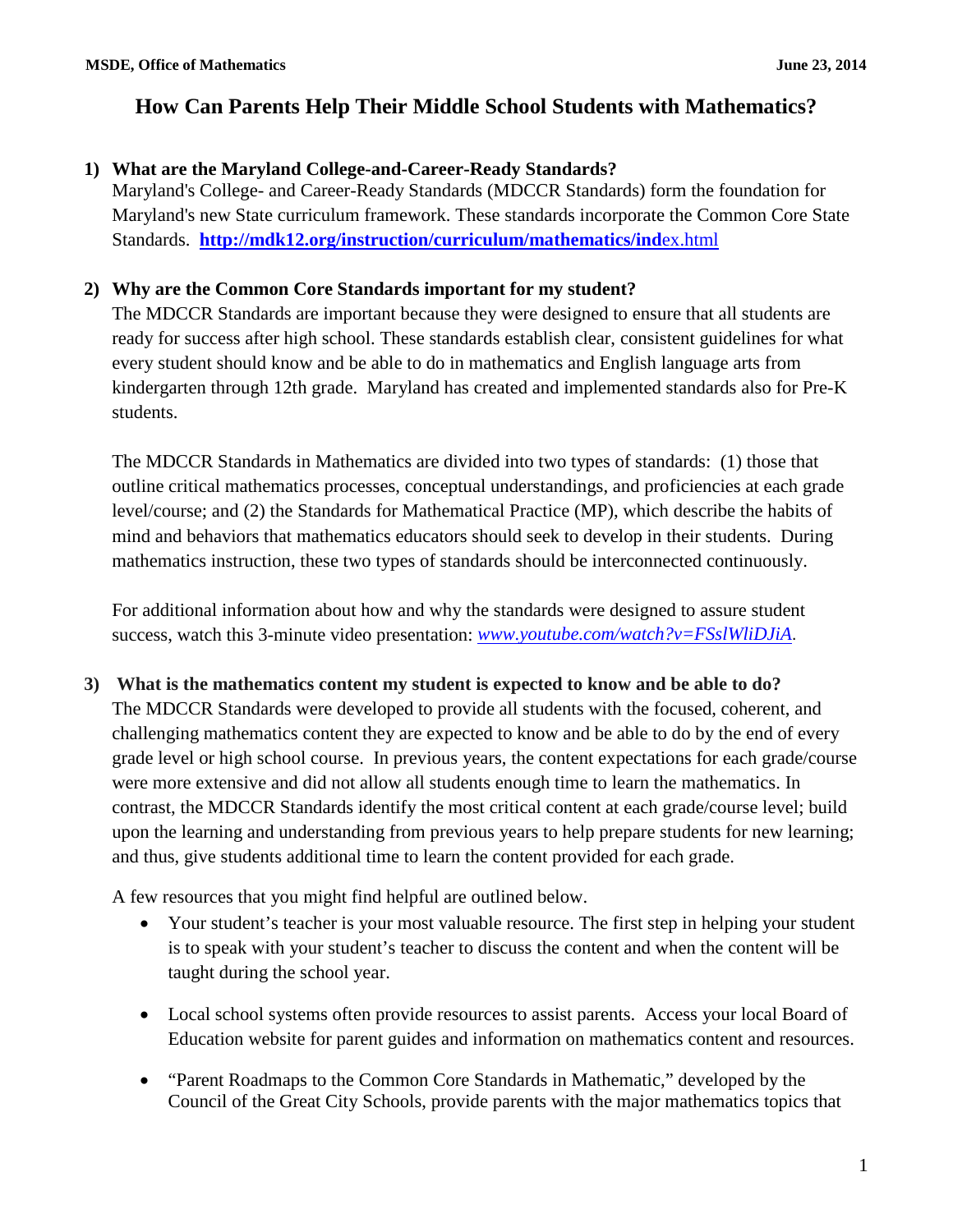should be taught in each grade/course level, as well as strategies to help parents support their student's learning. These Parent Roadmaps also present three-year snapshots which show how selected standards progress from year to year so that students will be college-and careerready upon their graduation from high school [http://www.cgcs.org/Page/244.](http://www.cgcs.org/Page/244)

- The public website for the Maryland State Department of Education (MSDE) includes a variety of parent resources. The icon for the MSDE Blackboard website can be located at [https://msde.blackboard.com/webapps/portal/frameset.jsp.](https://msde.blackboard.com/webapps/portal/frameset.jsp) Once this page is open, go to the top right corner and locate the words PARENT RESOURCES. Click to open.
- The National Parent Teacher Association (PTA) Council has published "PTA Parents' Guides to Student Success." These guides, located at <http://www.pta.org/parents/content.cfm?ItemNumber=2583>, provide information on the mathematics content that students need to learn at each grade/course level, from kindergarten through high. The guides also suggest ways that parents can help their students in mathematics.
- Check the websites for your local Board of Education and PTA Council websites. These websites are likely to contain information that applies to your student's school.

## **4) Why can't we just teach students the way we learned?**

If you don't recognize the mathematics in your student's homework, think about how the world has changed since you were in school. The mathematics looks different because the world is different Advances in science, technology, information processing and communication, combined with the changing work place; make it necessary for all students to learn more mathematics. Business and industry demand workers who can:

- solve real world problems
- explain their thinking to others
- identify and analyze trends from data, and
- use modern technology.

In their mathematics classes, students will learn and practice the mathematics for their grade using the four strategies listed above. You will see a shift from pages of individual problems to seeing single and multiple step real life problems that students often solve individually, with a partner or in a small group. Students will be encouraged to think through and discuss the problem and solution with others. Students will often be writing to explain how they solved a problem using precise vocabulary and steps that were used to solve the problem. Often students will solve problems using data and technology as part of the problem solving process or as a reference. Students are encouraged to use the mathematics they know and apply it to the next level of skill development or problem solving. Students still need to find the right answers and use mathematically correct and efficient procedures.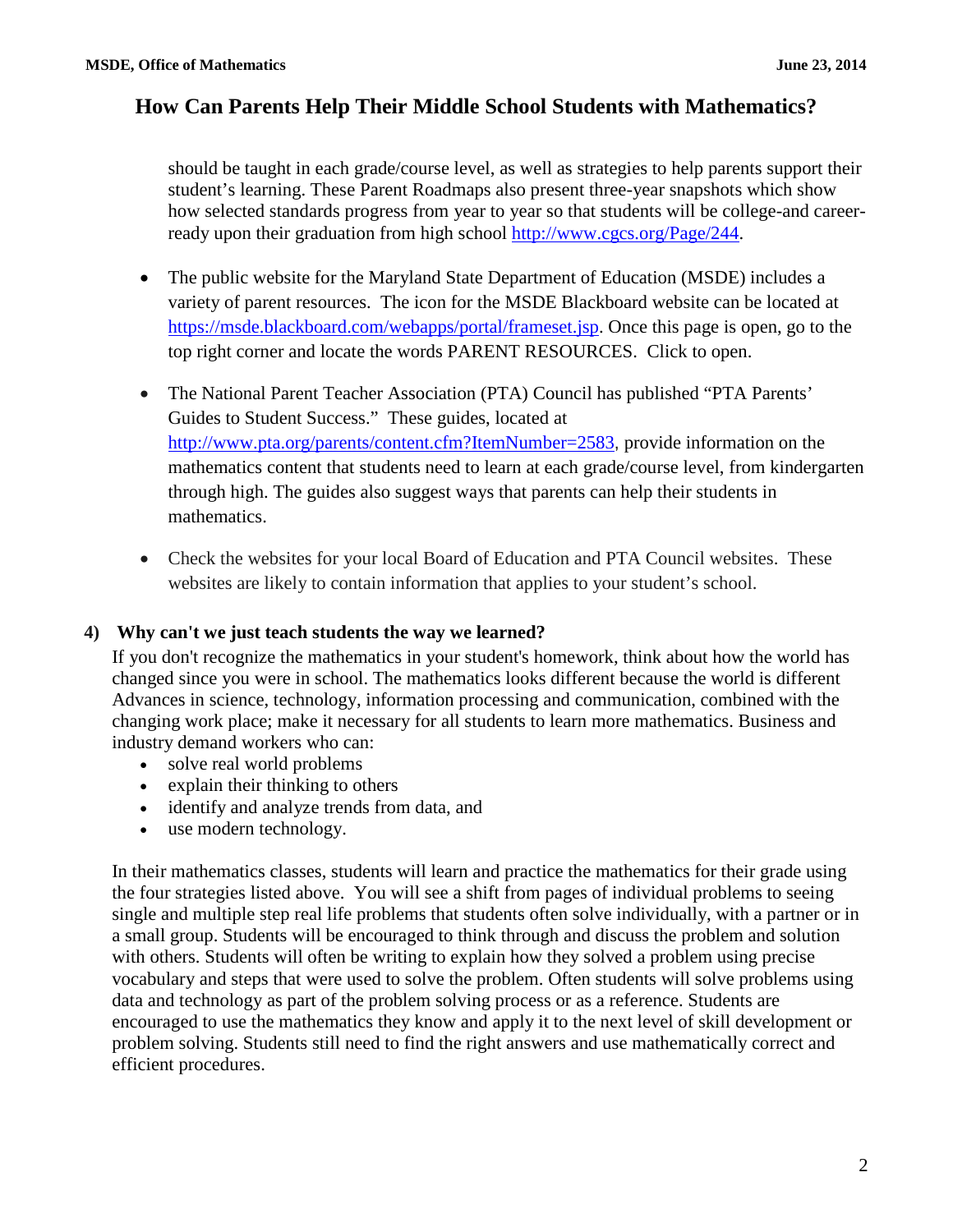If the mathematics strategies and content your student is learning are unfamiliar to you, seek assistance from your student's teacher. Teachers are an excellent resource for ways in which you can best help your student learn and use the mathematics currently being taught. You also may want to ask whether your student has any misconceptions, and how you can work with the teacher to strengthen your student's correct understanding of mathematics.

If your student needs additional ongoing support beyond merely correcting a misunderstanding, discuss this need with the teacher so that, together, you can develop a plan. Your student's teacher also can give you the necessary log-in and password information for intervention and enrichment modules on MSDE's Blackboard website<https://msde.blackboard.com/webapps/portal/frameset.jsp>.

The following websites also offer assistance for parents:

- The National Council of Teachers of Mathematics (NCTM) provides multiple resources and tips for helping students: <http://www.nctm.org/resources/content.aspx?id=2876>
- LearnZillion makes videos available for many different mathematics lessons. They are organized by the topic of the content. [https://learnzillion.com](https://learnzillion.com/)
- **5) How can I help my student transition to the MDCCR Standards, even if I personally do not have a recent background in mathematics content?**
	- If the mathematics strategies and content your student is learning are unfamiliar to you, seek assistance from your student's teacher. Ask the teacher for suggested resources that support current classroom instruction and how you, as a parent, can use them to support and extend your student's achievement.
	- Show your enthusiasm for your student's study of mathematics. As an influential role model, encourage your student to have a positive attitude, to be curious and to keep trying. Make sure that he/she knows that mathematics requires patience, practice, and time to think and reflect. If you tell your student that mathematics is difficult for you or that you do not like mathematics, you may undermine your student's self-confidence by signaling that mathematics will be a negative experience also for him/her.
	- Value Mistakes. All of us learn from our mistakes! View your student's mistakes as part of the learning process and a unique opportunity to grow, rather than as a penalty. Help your student identify his/her own errors. This way, your student can correct mistakes and learn where his/her thinking was confused. Finally, urge your student to ask the teacher questions either during or after class.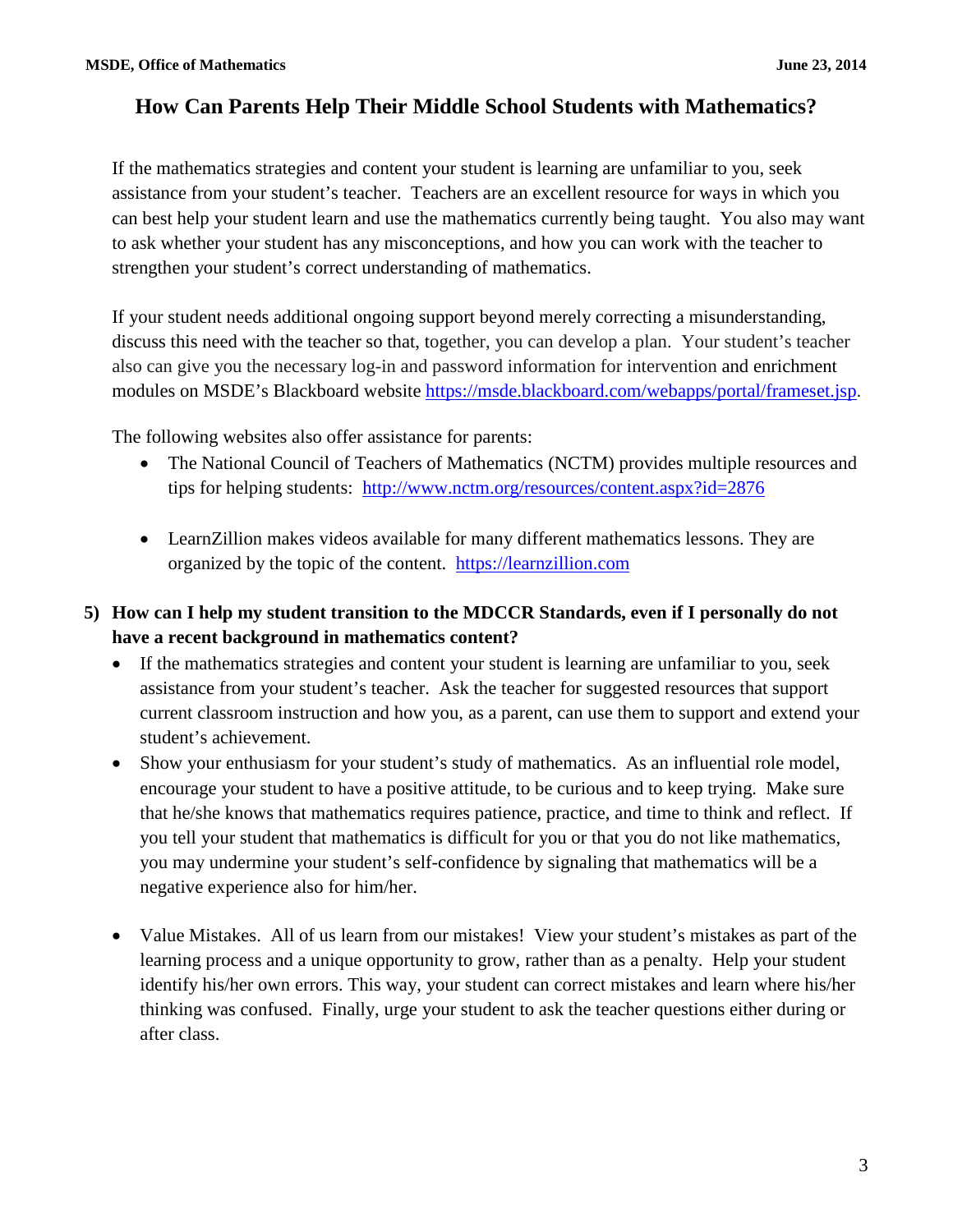#### **6) How do I help my student if they need additional support in mathematics?**

Homework causes trouble in many households. Relax…remember whose homework it is! Think of yourself as more of a guide than a teacher. Don't take over for your student. Doing that only encourages him/her to give up easily or to ask for help when a problem becomes difficult. The best thing you can do is ask questions. Then listen to what your student says. Often, simply explaining something out loud can help your student figure out the problem. Encourage your student to show all work, complete with written descriptions of all thinking processes. This record will give your students something to look back on, either to review or to fix a mistake, and can also help the teacher understand how the problem was solved.

#### **7) How is homework in middle school different from elementary school?**

Suddenly your student has a whole host of teachers to answer to, none of whom are necessarily aware of the others' homework loads. And that's when your student may drop the ball. Neglecting to hand in homework assignments is the number one reason that grades drop when they reach middle school. Whether assignments lie unfinished at the bottom of a back pack or finished but sadly left on a desk at home, the cumulative points can really add up and drag a student's grade down. With most schools offering access to individual students' grades online, it can be truly depressing to log on and discover that your student, while seeming to do well on class work and tests, has numerous zeros listed beside homework assignments. Help your student get in the habit of writing down each daily assignment in mathematics and checking it off when it is complete and returned to class.

Here are some helpful tips for your student:

- Look for homework online
- Go over the directions with him and find out what he does and doesn't understand
- Encourage him to find another mathematics student he can call for help if he wants to review a class lesson
- Ask him where he think he should begin
- Ask him if he can find information in his notes to solve the problem
- Ask if there is a similar problem in his textbook
- Suggest that he draw or make a model to explain his thinking
- Ask guiding questions as he works: What should you do next? Is your answer reasonable? Can you solve it another way?
- Remember to resist the temptation to do the homework for him
- To succeed in mathematics he needs to take responsibility for his homework

## **8) How are these standards designed to help my student?**

The standards are structured so that students build upon what they learn each year. Concepts become increasingly more complex as the student moves from grade to grade. Because the standards are on par with what is being taught in other states and leading countries around the world, your student will be ready for the newest 21st-century jobs and to compete in the global economy.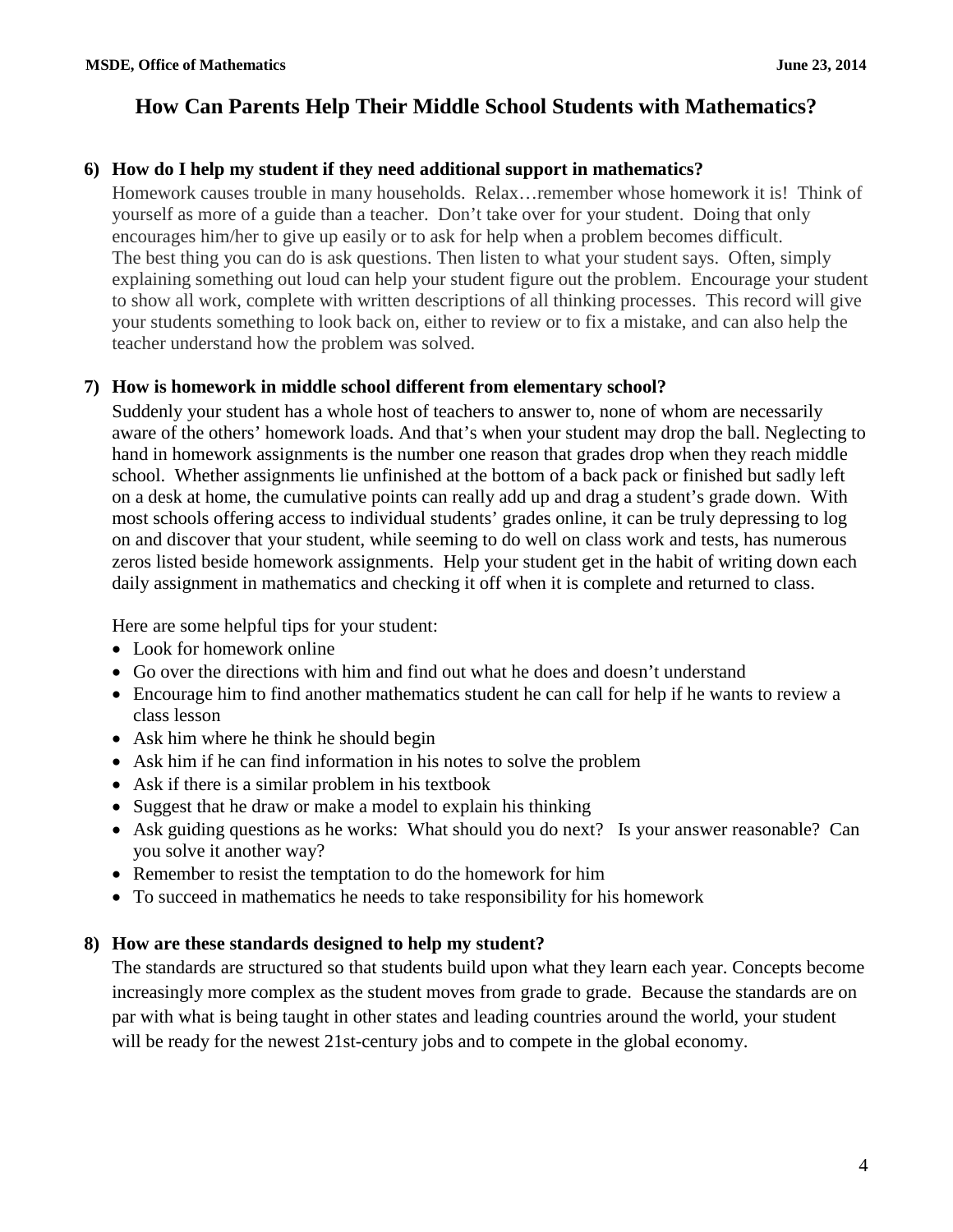#### **9) Will my student be prepared for high school courses?**

The middle school program provides an emphasis on problem solving strategies, so the students will become problem solvers who are mathematically literate and apply mathematical concepts and skills for relevant and real life experiences. In addition to building strong concepts and skills, the Standards for Mathematical Practice develop perseverance in solving problems, reasoning and explaining, modeling and using tools strategically, and structure and generalizing. Every lesson should seek to build student expertise in Content standards and Practice standards. Your students should be prepared to take the appropriate course in high school. Parents should develop a strong home school connection to be familiar with the content that is being taught at each grade level.

#### **10) How can I help my student write in mathematics?**

Teachers are using writing in mathematics class to help students reflect on their learning. As students put their thoughts onto paper using words, symbols, numbers, and drawings it helps them make sense of the mathematics they are learning and deepen their own understanding. Teachers also use student's writing to assess their understanding and can often identify misunderstandings or areas of confusion. Writing in mathematics class starts with students verbally talking with their peers and working out problems with partners. The mathematics class today is filled with discussions and conversations about the mathematics work they are doing and problems they are solving. When you are working with your student at home, you could ask your student to draw a picture of the problem they are solving. Then ask them to label the drawing or write words or phrases to tell what they did first, second, third, so on. If students need more structure, fold a sheet of paper into four sections. Label each section and have students show the steps they used/thought about as they solved the problem. It is also important to encourage your student to learn and use mathematics vocabulary. Request a list of mathematics vocabulary the teacher is using so you can reinforce these words at home through conversations and when students are doing homework.